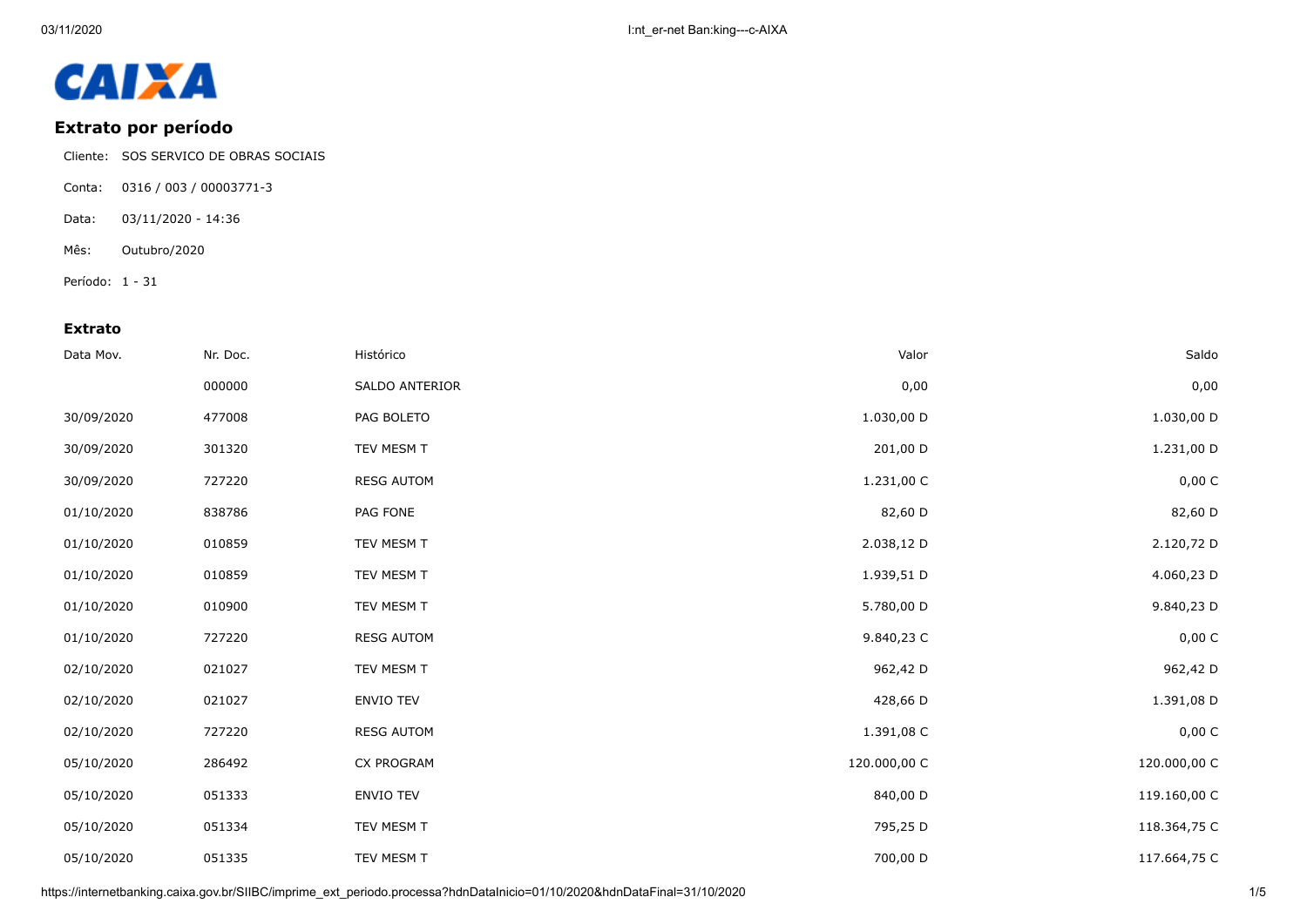03/11/2020 I:nt\_er-net Ban:king---c-AIXA

| 0,00 C      | 117.664,75 D | APL AUTOM         | 990001 | 05/10/2020 |
|-------------|--------------|-------------------|--------|------------|
| 3.408,27 D  | 3.408,27 D   | ENVIO TEV         | 071038 | 07/10/2020 |
| 0,00 C      | 3.408,27 C   | <b>RESG AUTOM</b> | 727220 | 07/10/2020 |
| 412,83 D    | 412,83 D     | PAG BOLETO        | 142652 | 08/10/2020 |
| 779,11 D    | 366,28 D     | PAG BOLETO        | 144385 | 08/10/2020 |
| 3.818,82 D  | 3.039,71 D   | TEV MESM T        | 080904 | 08/10/2020 |
| 3.977,14 D  | 158,32 D     | ENVIO TEV         | 080904 | 08/10/2020 |
| 0,00 C      | 3.977,14 C   | <b>RESG AUTOM</b> | 727220 | 08/10/2020 |
| 1.228,90 D  | 1.228,90 D   | PAG BOLETO        | 250617 | 09/10/2020 |
| 1.554,90 D  | 326,00 D     | PAG BOLETO        | 252019 | 09/10/2020 |
| 2.934,90 D  | 1.380,00 D   | PAG BOLETO        | 253765 | 09/10/2020 |
| 3.394,90 D  | 460,00 D     | TEV MESM T        | 091002 | 09/10/2020 |
| 0,00 C      | 3.394,90 C   | <b>RESG AUTOM</b> | 727220 | 09/10/2020 |
| 28.295,31 D | 28.295,31 D  | TEV MESM T        | 140847 | 14/10/2020 |
| 0,00 C      | 28.295,31 C  | <b>RESG AUTOM</b> | 727220 | 14/10/2020 |
| 1.394,10 D  | 1.394,10 D   | PAG BOLETO        | 122649 | 15/10/2020 |
| 1.823,43 D  | 429,33 D     | ENVIO TEV         | 150904 | 15/10/2020 |
| 1.911,66 D  | 88,23 D      | ENVIO TEV         | 150904 | 15/10/2020 |
| 0,00 C      | 1.911,66 C   | <b>RESG AUTOM</b> | 727220 | 15/10/2020 |
| 212,86 D    | 212,86 D     | PAG FONE          | 553537 | 19/10/2020 |
| 1.356,27 D  | 1.143,41 D   | TEV MESM T        | 191146 | 19/10/2020 |
| 2.126,38 D  | 770,11 D     | TEV MESM T        | 191146 | 19/10/2020 |
| 3.652,86 D  | 1.526,48 D   | ENVIO TEV         | 191146 | 19/10/2020 |
| 4.132,86 D  | 480,00 D     | TEV MESM T        | 191147 | 19/10/2020 |
| 0,00 C      | 4.132,86 C   | <b>RESG AUTOM</b> | 727220 | 19/10/2020 |
| 290,00 D    | 290,00 D     | TEV MESM T        | 211159 | 21/10/2020 |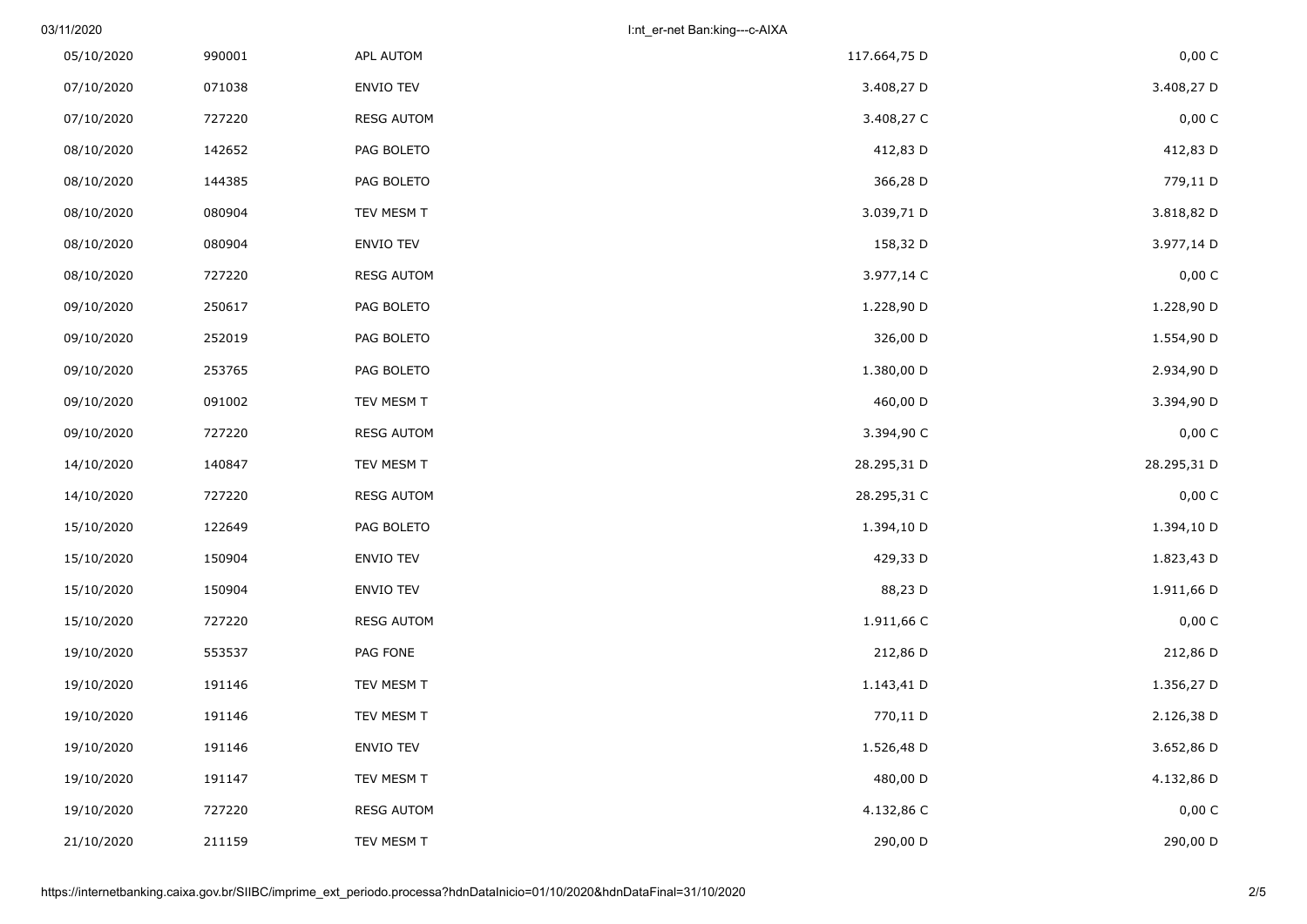|             | I:nt_er-net Ban:king---c-AIXA |                   |        | 03/11/2020 |
|-------------|-------------------------------|-------------------|--------|------------|
| 0,00 C      | 290,00 C                      | <b>RESG AUTOM</b> | 727220 | 21/10/2020 |
| 1.450,23 D  | 1.450,23 D                    | PAG BOLETO        | 166349 | 23/10/2020 |
| 1.988,23 D  | 538,00 D                      | PAG BOLETO        | 171157 | 23/10/2020 |
| 2.152,96 D  | 164,73 D                      | TEV MESM T        | 231044 | 23/10/2020 |
| 0,00 C      | 2.152,96 C                    | <b>RESG AUTOM</b> | 727220 | 23/10/2020 |
| 865,00 D    | 865,00 D                      | TEV MESM T        | 261707 | 26/10/2020 |
| 1.065,00 D  | 200,00 D                      | TEV MESM T        | 261707 | 26/10/2020 |
| 0,00 C      | 1.065,00 C                    | <b>RESG AUTOM</b> | 727220 | 26/10/2020 |
| 967,87 D    | 967,87 D                      | TEV MESM T        | 014413 | 28/10/2020 |
| 1.889,69 D  | 921,82 D                      | TEV MESM T        | 014421 | 28/10/2020 |
| 3.519,07 D  | 1.629,38 D                    | TEV MESM T        | 014422 | 28/10/2020 |
| 7.809,40 D  | 4.290,33 D                    | TEV MESM T        | 014423 | 28/10/2020 |
| 8.161,67 D  | 352,27 D                      | TEV MESM T        | 014424 | 28/10/2020 |
| 9.411,26 D  | 1.249,59 D                    | TEV MESM T        | 014425 | 28/10/2020 |
| 10.565,57 D | 1.154,31 D                    | TEV MESM T        | 014426 | 28/10/2020 |
| 13.286,40 D | 2.720,83 D                    | TEV MESM T        | 014427 | 28/10/2020 |
| 14.741,01 D | 1.454,61 D                    | TEV MESM T        | 014428 | 28/10/2020 |
| 15.969,53 D | 1.228,52 D                    | TEV MESM T        | 014429 | 28/10/2020 |
| 17.749,94 D | 1.780,41 D                    | TEV MESM T        | 014430 | 28/10/2020 |
| 19.345,32 D | 1.595,38 D                    | TEV MESM T        | 014431 | 28/10/2020 |
| 20.504,10 D | 1.158,78 D                    | TEV MESM T        | 014432 | 28/10/2020 |
| 21.474,54 D | 970,44 D                      | TEV MESM T        | 014433 | 28/10/2020 |
| 22.602,74 D | 1.128,20 D                    | TEV MESM T        | 014434 | 28/10/2020 |
| 24.215,83 D | 1.613,09 D                    | TEV MESM T        | 014435 | 28/10/2020 |
| 25.303,24 D | 1.087,41 D                    | TEV MESM T        | 014436 | 28/10/2020 |
| 26.407,44 D | 1.104,20 D                    | TEV MESM T        | 014437 | 28/10/2020 |
| 27.639,29 D | 1.231,85 D                    | TEV MESM T        | 014438 | 28/10/2020 |

https://internetbanking.caixa.gov.br/SIIBC/imprime\_ext\_periodo.processa?hdnDataInicio=01/10/2020&hdnDataFinal=31/10/2020 3/5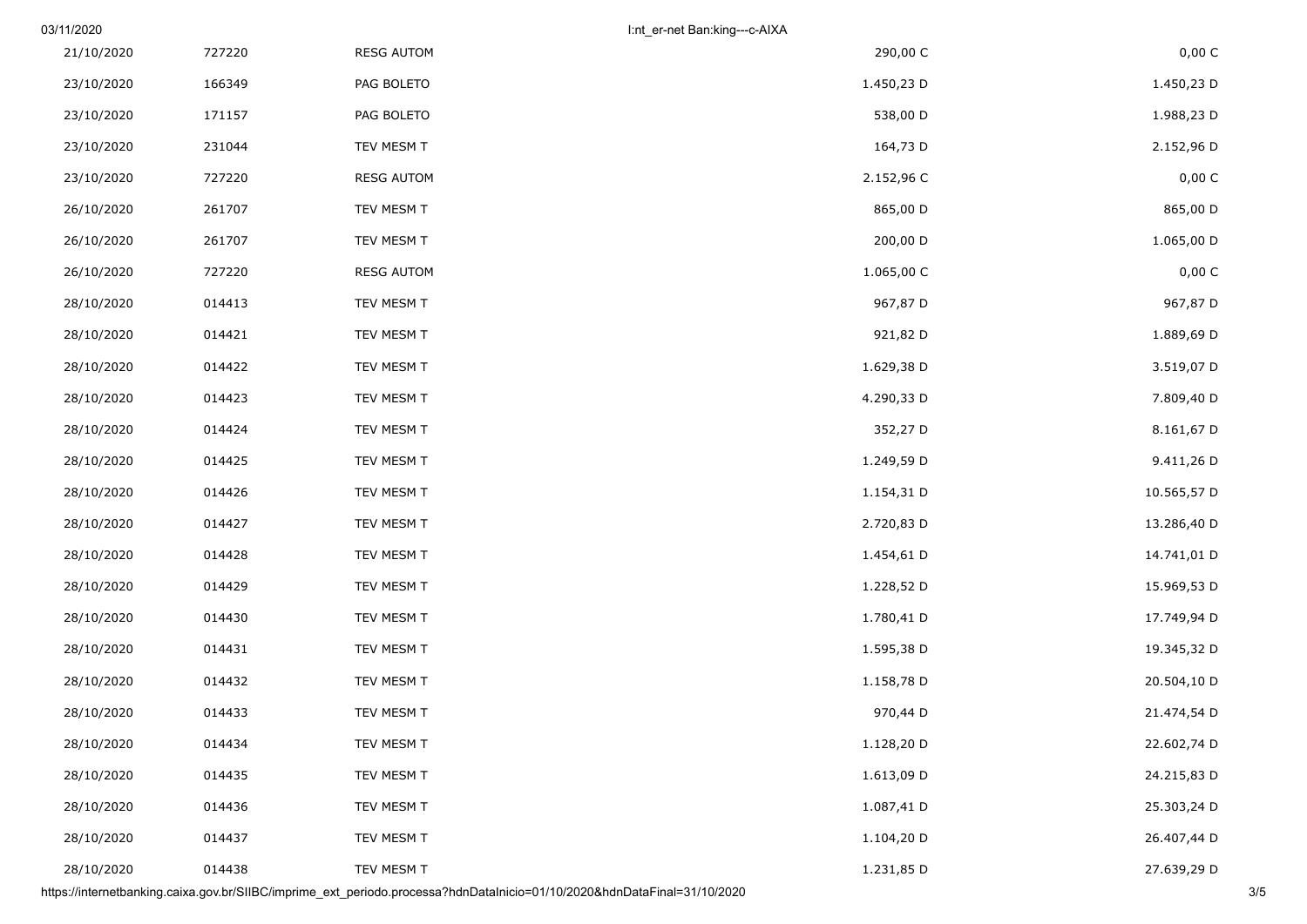03/11/2020 I:nt\_er-net Ban:king---c-AIXA

| 28/10/2020 | 014439 | TEV MESM T        | 2.013,72 D  | 29.653,01 D |
|------------|--------|-------------------|-------------|-------------|
| 28/10/2020 | 014440 | TEV MESM T        | 1.502,28 D  | 31.155,29 D |
| 28/10/2020 | 014441 | TEV MESM T        | 794,14 D    | 31.949,43 D |
| 28/10/2020 | 014442 | TEV MESM T        | 3.276,06 D  | 35.225,49 D |
| 28/10/2020 | 014605 | TEV MESM T        | 1.441,93 D  | 36.667,42 D |
| 28/10/2020 | 014610 | TEV MESM T        | 3.741,10 D  | 40.408,52 D |
| 28/10/2020 | 014647 | TEV MESM T        | 1.029,24 D  | 41.437,76 D |
| 28/10/2020 | 014648 | TEV MESM T        | 2.070,29 D  | 43.508,05 D |
| 28/10/2020 | 014649 | TEV MESM T        | 3.120,09 D  | 46.628,14 D |
| 28/10/2020 | 014657 | TEV MESM T        | 273,08 D    | 46.901,22 D |
| 28/10/2020 | 014658 | TEV MESM T        | 1.482,54 D  | 48.383,76 D |
| 28/10/2020 | 014669 | TEV MESM T        | 2.155,00 D  | 50.538,76 D |
| 28/10/2020 | 014694 | TEV MESM T        | 1.015,41 D  | 51.554,17 D |
| 28/10/2020 | 014695 | TEV MESM T        | 1.035,24 D  | 52.589,41 D |
| 28/10/2020 | 727220 | <b>RESG AUTOM</b> | 52.589,41 C | 0,00 C      |
| 29/10/2020 | 130638 | PAG BOLETO        | 396,98 D    | 396,98 D    |
| 29/10/2020 | 131730 | PAG BOLETO        | 367,45 D    | 764,43 D    |
| 29/10/2020 | 132575 | PAG BOLETO        | 1.251,39 D  | 2.015,82 D  |
| 29/10/2020 | 563729 | DEB P FGTS        | 7.243,59 D  | 9.259,41 D  |
| 29/10/2020 | 290950 | TEV MESM T        | 350,00 D    | 9.609,41 D  |
| 29/10/2020 | 290951 | TEV MESM T        | 4.728,97 D  | 14.338,38 D |
| 29/10/2020 | 727220 | <b>RESG AUTOM</b> | 14.338,38 C | 0,00 C      |
| 30/10/2020 | 301405 | TEV MESM T        | 260,00 D    | 260,00 D    |
| 30/10/2020 | 727220 | <b>RESG AUTOM</b> | 260,00 C    | 0,00 C      |

## **Lançamentos do Dia**

Data Mov. Nr. Doc. Histórico Valor Saldo